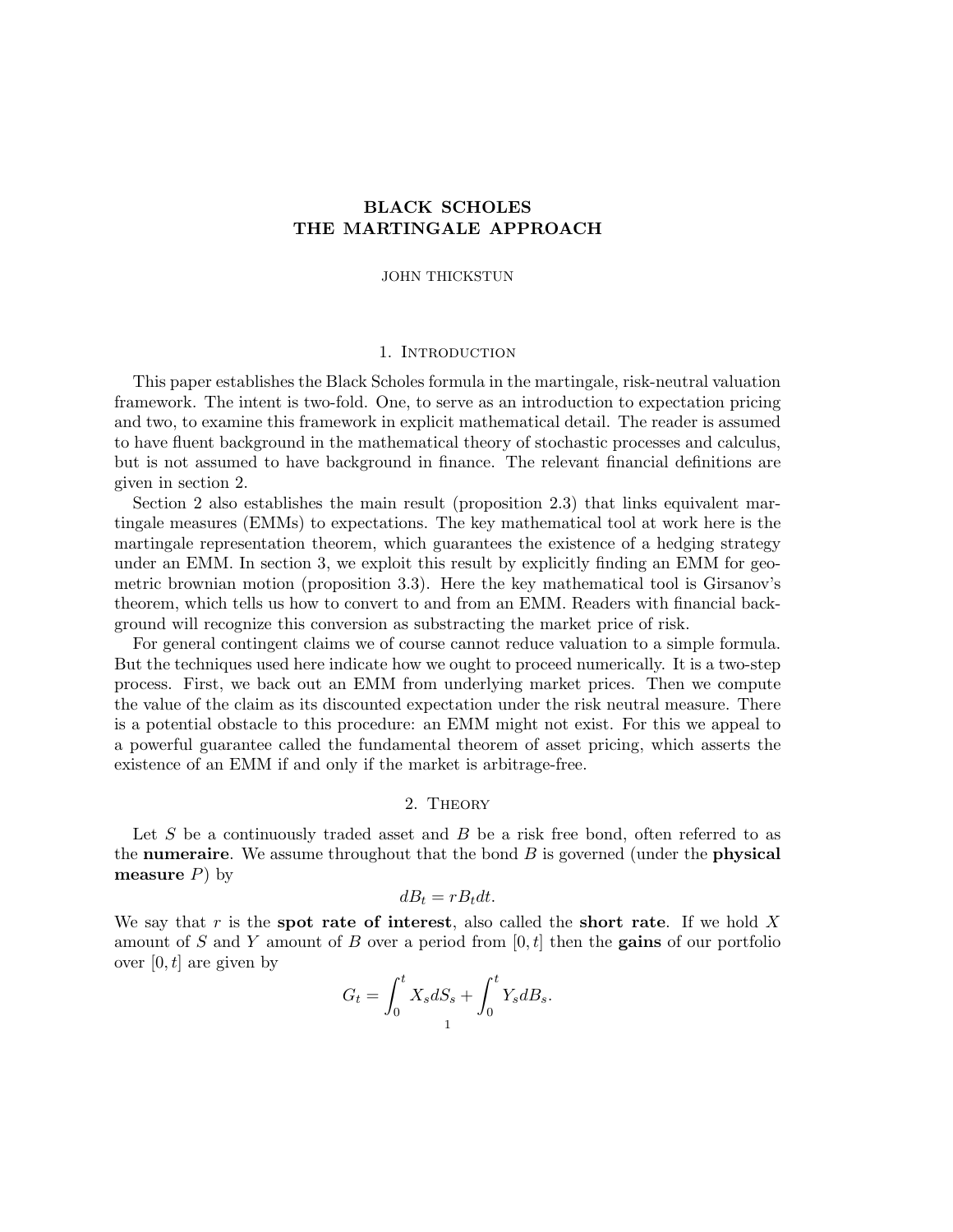#### 2 JOHN THICKSTUN

We call  $(X, Y)$  a trading strategy. The value of this trading strategy at time t is just a linear combination

$$
V_t = X_t S_t + Y_t B_t.
$$

We say that a strategy is **self-financing** if  $V_t = V_0 + G_t$  for all t, and we define an arbitrage opportunity to be a self-financing trading strategy  $(X, Y)$  for which  $V_0 = 0$ ,  $V_t \geq 0$ , and  $\mathbb{E}(V_t) > 0$  for some  $t > 0$ .

For any process H we define  $\tilde{H} = B^{-1}H$  and we say that  $\tilde{H}$  has been **discounted** by the numeraire. It can be shown that if a trading strategy is self-financing then the discounted value process equals the initial value plus the gains in the discounted asset process. We will not need this result but we will make use of the converse:

Proposition 2.1. Suppose that

$$
\tilde{V}_t = \tilde{V}_0 + \int_0^t X_s d\tilde{S}_s.
$$

Then the trading strategy  $(X, Y)$  is self-financing.

*Proof.* Observe that  $B$  is continuous with locally bounded variation and therefore its quadratic covariation with any other process vanishes. Combining this with integration by parts,

$$
S_t = B_t \tilde{S}_t = \int_0^t \tilde{S}_s dB_s + \int_0^t B_s d\tilde{S}_s + [B, \tilde{S}]_s = \int_0^t \tilde{S}_s dB_s + \int_0^t B_s d\tilde{S}_s
$$

And it follows that

$$
\int_0^t X_s dS_s = \int_0^t B_s X_s d\tilde{S}_s + \int_0^t X_s \tilde{S}_s dB_s.
$$

Applying integration by parts to the value process,

$$
V_t = B_t \tilde{V}_t = \int_0^t B_s d\tilde{V}_s + \int_0^t \tilde{V}_s dB_s = \int_0^t B_s X_s d\tilde{S}_s + \int_0^t B^{-1} V_s dB_s
$$
  
=  $\int_0^t B_s X_s d\tilde{S}_s + \int_0^t B_s^{-1} X_s S_s dB_s + \int_0^t B_s^{-1} Y_s B_s dB_s$   
=  $\int_0^t B_s X_s d\tilde{S}_s + \int_0^t X_s \tilde{S}_s dB_s + \int_0^t Y_s dB_s = \int_0^t X_s dS_s + \int_0^t Y_s dB_s = G_t.$   
Therefore  $(X, Y)$  is self-financing.

Suppose there is some measure  $Q \sim P$  and a Q square-integrable martingale M such that

$$
dS_t = rS_t dt + dM_t.
$$

Then we say that  $Q$  is a **spot martingale measure** (for  $S$ ). Likewise, if there is some  $Q \sim P$  such that S is a Q martingale then we say that Q is an equivalent martingale **measure** (for  $S$ ). These definitions are roughly equivalent and we will show in the next proposition that the first implies the second. The converse is morally true, but we don't need it and it requires additionally the square-integrability of S.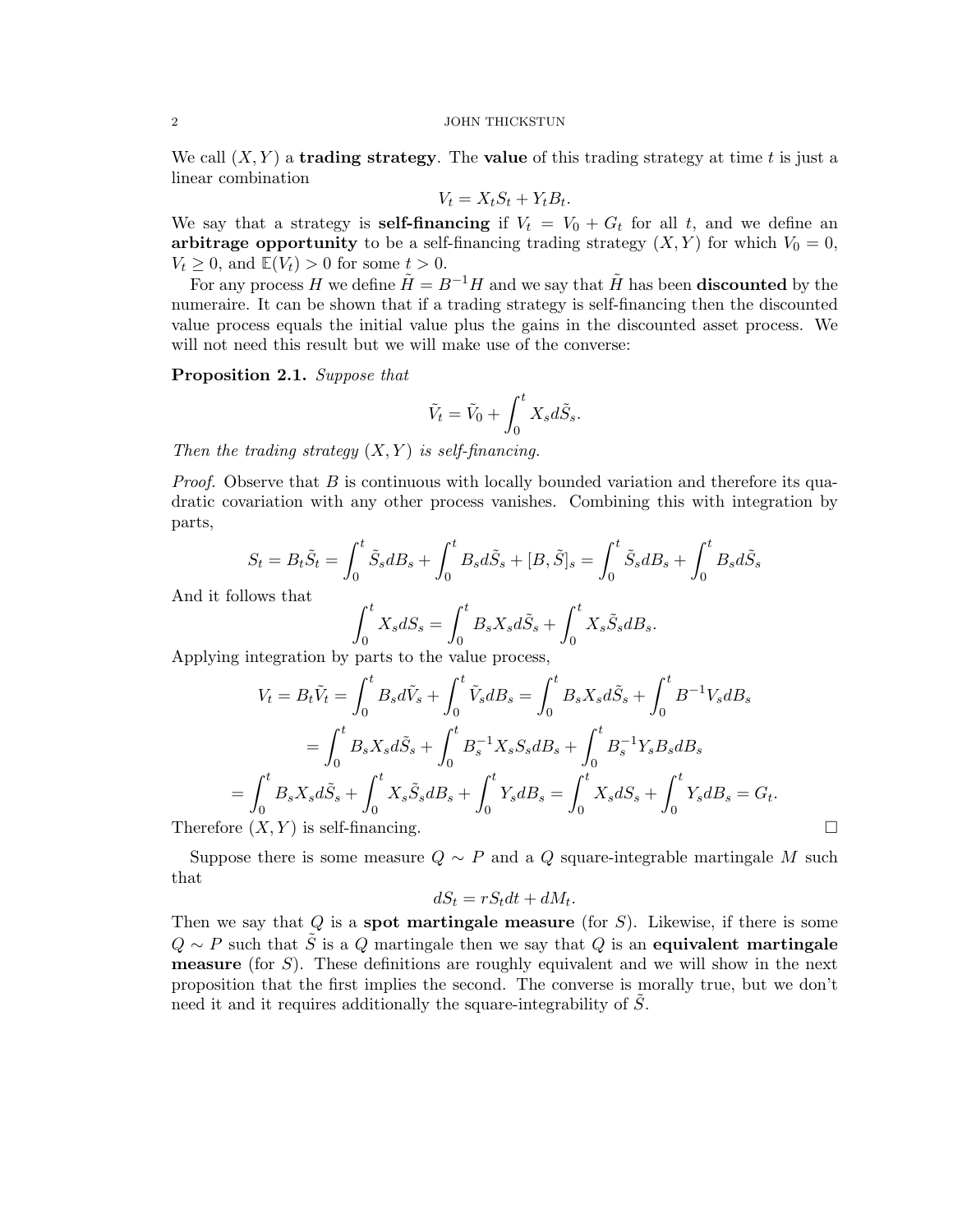**Proposition 2.2.** If  $Q \sim P$  is a spot martingale measure then it is an equivalent martingale measure.

Proof. By classical calculus,

$$
dB_t^{-1} = -rB_t^{-1}dt.
$$

Integrating by parts with this result gives us

$$
\tilde{S}_t = B_t^{-1} S_t = \int_0^t B_s^{-1} dS_s + \int_0^t S_s dB_s^{-1}.
$$

From our hypothesis that  $Q$  is a spot martingale measure we therefore have

$$
\tilde{S}_t = \int_0^t r \tilde{S}_s ds + \int_0^t B_s^{-1} dM_s - \int_0^t r \tilde{S}_s ds = \int_0^t B_s^{-1} dM_s.
$$

Because M is square-integrable it follows that  $\tilde{S}_t$  is a Q (square-integrable) martingale, i.e.  $Q$  is an equivalent martingale measure.

Let C be a **terminal claim** on S at time T. That is  $C : [0, T] \to \mathbb{R}$  and  $C_T = f(S_T)$ . We say that a self-financing strategy replicates, or hedges, a terminal claim if  $V_T = C_T$ . If we can replicate the value of a claim at time  $T$  then, to prevent arbitrage, the value of the claim at an earlier time must equal the value of the replicating portfolio. We will now demonstrate such a hedging strategy. The following statement forms the basis for martingale pricing.

**Proposition 2.3.** Suppose S admits an equivalent martingale measure  $Q$ . In the absence of arbitrage opportunities,

$$
C_t = B_t \mathbb{E}_Q \{ B_T^{-1} C_T | \mathcal{F}_t \}.
$$

*Proof.* Define  $M_t = B_t \mathbb{E}_Q \{ B_T^{-1} C_T | \mathcal{F}_t \}$  and observe that  $B^{-1}M$  is a Q martingale. If  $\tilde{W}$ denotes Q Brownian motion then by martingale representation,

$$
\tilde{M}_t = M_0 + \int_0^t H_s d\tilde{W}_s.
$$

By hypothesis  $\tilde{S}$  is a martingale and therefore, for some predictable K, we have the martingale representation

$$
\tilde{S}_t = S_0 + \int_0^t K_s d\tilde{W}_s.
$$

And by Ito's lemma, using  $f(\tilde{S}_t) = B_t \tilde{S}_t = S_t$ ,

$$
S_t = S_0 + \int_0^t B_s d\tilde{S}_s = S_0 + \int_0^t B_s K_s d\tilde{W}_s.
$$

Let  $X = H/K$  and  $Y = B^{-1}(M - KS)$  where G denotes the gains of the trading strategy  $(X, Y)$ . By definition of the value process,

$$
V_t = X_t S_t + Y_t B_t = X_t S_t + \frac{M_t - X_t S_t}{B_t} B_t = M_t.
$$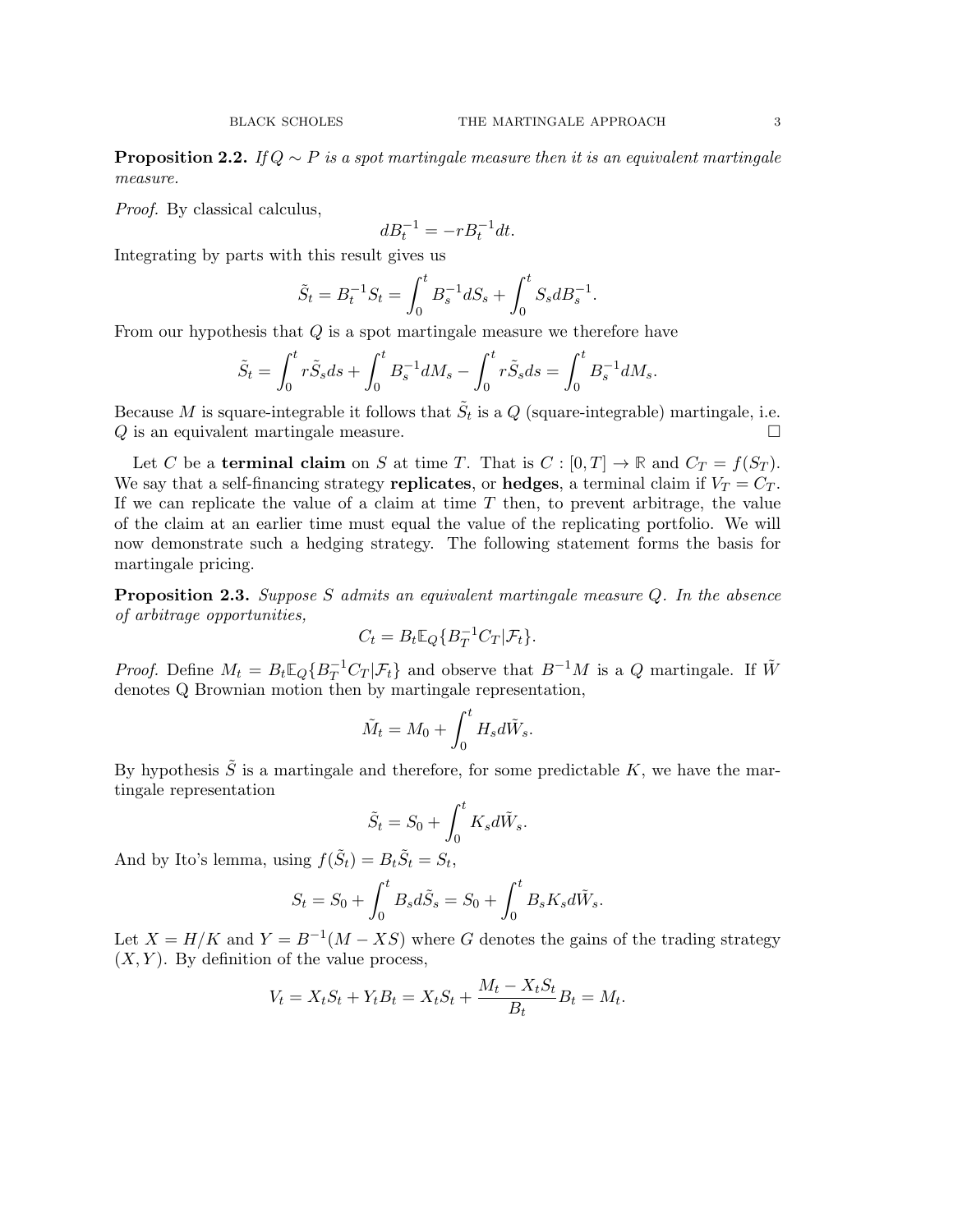And in particular, at time T,

$$
V_T = M_T = B_T \mathbb{E}_Q \{ B_T^{-1} C_T | \mathcal{F}_T \} = B_T B_T^{-1} C_T \mathbb{E}_Q \{ \mathbb{1} | \mathcal{F}_T \} = C_T.
$$

Therefore  $(X, Y)$  is a replicating portfolio for C. Observe that

$$
V_0 + \int_0^t X_s d\tilde{S}_s = V_0 + \int_0^t X_s K_s d\tilde{W}_s = V_0 + \int_0^t H_s d\tilde{W}_s = V_0 + B_t^{-1} M_t - M_0 = \tilde{V}_t.
$$

And by proposition 1 we see that  $(X, Y)$  is self-financing. We may conclude that  $M_t = C_t$ , or else there is an arbitrage opportunity. In particular, if  $M_0 < C_0$  then the strategy  $(X, Y, -M_0/C_0)$  in the extended market consisting of S, B, and C has  $V_0 = M_0 (M_0/C_0)C_0 = 0$ , but

$$
V_T = M_T - (M_0/C_0)C_T = C_T - (M_0/C_0)C_T = C_T(1 - M_0/C_0) > 0.
$$

3. example

Suppose C is a european call with strike K and expiry T on an underlying asset S. We assume that  $S$  walks like geometric brownian motion under the physical measure  $P$ . That is, for constants  $\mu$  and  $\sigma$ , and  $W_t \sim \mathcal{N}(0, t)$ ,

$$
dS_t = S_t(\mu dt + \sigma dW_t).
$$

The payoff of the call is given by  $C_T = \max(S_T - K, 0)$ . By proposition 2.2, the present value of  $C$  is given by the discounted expectation of its payoff under an equivalent martingale measure Q:

$$
C_0 = e^{-rT} \mathbb{E}_Q \{ \max(S_T - K, 0) \}.
$$

Writing this expression in terms of the max function makes it difficult to work with; with some simple algebra we can transform the equation into a more useful form:

**Proposition 3.1.** Under an equivalent martingale measure  $Q$ , the price of a european call is given by

$$
C_0 = e^{-rT} \mathbb{E}_Q \{ S_T \mathbb{1}_{\{ S_T > K \}} \} - e^{-rT} K Q(S_T > K).
$$

Proof.

$$
C_0 = e^{-rT} \mathbb{E}_Q \{ \max(S_T - K, 0) \} = e^{-rT} \mathbb{E}_Q \{ (S_T - K) \mathbb{1}_{\{ S_T > K \}} \}
$$
  
=  $e^{-rT} \mathbb{E}_Q \{ S_T \mathbb{1}_{\{ S_T > K \}} - K \mathbb{1}_{\{ S_T > K \}} \} = e^{-rT} \mathbb{E}_Q \{ S_T \mathbb{1}_{\{ S_T > K \}} \} - e^{-rT} K \mathbb{E}_Q \{ \mathbb{1}_{\{ S_T > K \}} \}$   
=  $e^{-rT} \mathbb{E}_Q \{ S_T \mathbb{1}_{\{ S_T > K \}} \} - e^{-rT} K Q(S_T > K).$ 

It is clear from this expression that we have two difficult terms to evaluate:  $\mathbb{E}_{Q}\{S_T \mathbb{1}_{\{S_T > K\}}\}$ and  $Q(S_T > K)$ . Our work will proceed as follows. First, we will describe the evolution of the asset  $S$  (proposition 2). Next we will establish the existence of an equivalent martingale measure  $Q$  and characterize the evolution of  $S$  under  $Q$  (proposition 3). We will then use our results about S to characterize the space  $\{S_T > K\}$  (proposition 4). Finally, we will tackle the difficult terms individually (propositions 5 and 6). Putting these results together will yield the Black-Scholes formula (theorem 7).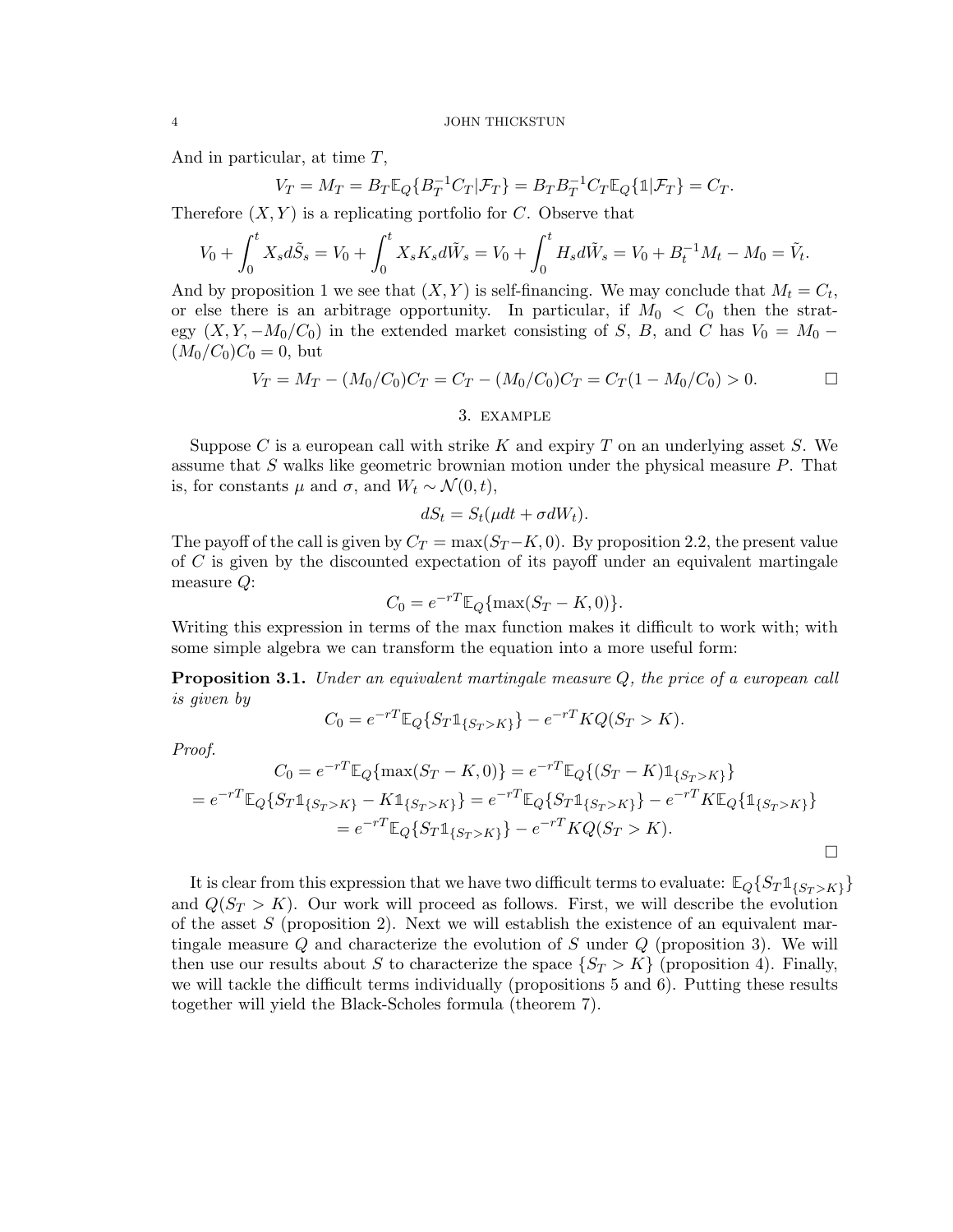**Proposition 3.2.** Let  $W_t \sim \mathcal{N}(0, t)$ . If a process S walks like geometric brownian motion then

$$
S_t = S_0 \exp ((\mu - \sigma^2/2)t + \sigma W_t).
$$

*Proof.* First, observe that the given differential dynamics of  $S_t$  are properly understood as a notational shorthand for the integral

$$
S_t = S_0 + \mu \int_0^t S_t dt + \sigma \int_0^t S_t dW_t.
$$

The former integral is newtonian and easily handled. The latter is stochastic and requires more care. By Ito's lemma,

$$
f(S_t) - f(S_0) = \int_0^t f'(S_t) dS_t + \frac{1}{2} \int_0^t f''(S_t) d[S, S]_t.
$$

Substituting  $f(x) = \log(x)$  we have

$$
\log(S_t/S_0) = \int_0^t \frac{dS_t}{S_t} - \frac{1}{2} \int_0^t \frac{d[S, S]_t}{S_t^2}.
$$

And by the integral dynamics of  $S_t$ , linearity of the stochastic integral, and associativity of the stochastic integral respectively

$$
\int_0^t \frac{dS_t}{S_t} = \int_0^t \frac{1}{S_t} d\left(\mu \int_0^t S_t dt + \sigma \int_0^t S_t dW_t\right)
$$

$$
= \int_0^t \frac{1}{S_t} d\left(\mu \int_0^t S_t dt\right) + \int_0^t \frac{1}{S_t} d\left(\sigma \int_0^t S_t dW_t\right) = \mu \int_0^t dt + \sigma \int_0^t dW_t = \mu t + \sigma W_t.
$$

As an aside, observe how formally substituting the (formal) differential dynamics for  $S_t$ yields the same result. We can also view associativity as a formal cancellation of differential and integral operators. By properties of quadratic variation, the above calculation, and Levy characterization

$$
\int_0^t \frac{d[S, S]_t}{S_t^2} = \left[ \int_0^t \frac{dS_t}{S_t}, \int_0^t \frac{dS_t}{S_t} \right]
$$
  
=  $[\mu t, \mu t] + 2[\mu t, \sigma W_t] + [\sigma W_t, \sigma W_t] = \sigma^2[W_t, W_t] = \sigma^2 t.$ 

We therefore have

$$
\log(S_t/S_0) = \mu t + \sigma W_t - \frac{\sigma^2}{2}t = \left(\mu - \frac{\sigma^2}{2}\right)t + \sigma W_t.
$$

And from this the result trivially follows.

Proposition 3.3. Suppose S walks like geometric Brownian motion under P. Then S admits an equivalent martingale measure Q. Specifically, let  $\tilde{W}_t = W_t - \frac{r-\mu}{\sigma}$  $\frac{-\mu}{\sigma}t$ . Then  $\tilde{W}_t$  is Q Brownian motion and  $dS_t = rS_t dt + \sigma S_t d\tilde{W}_t$ .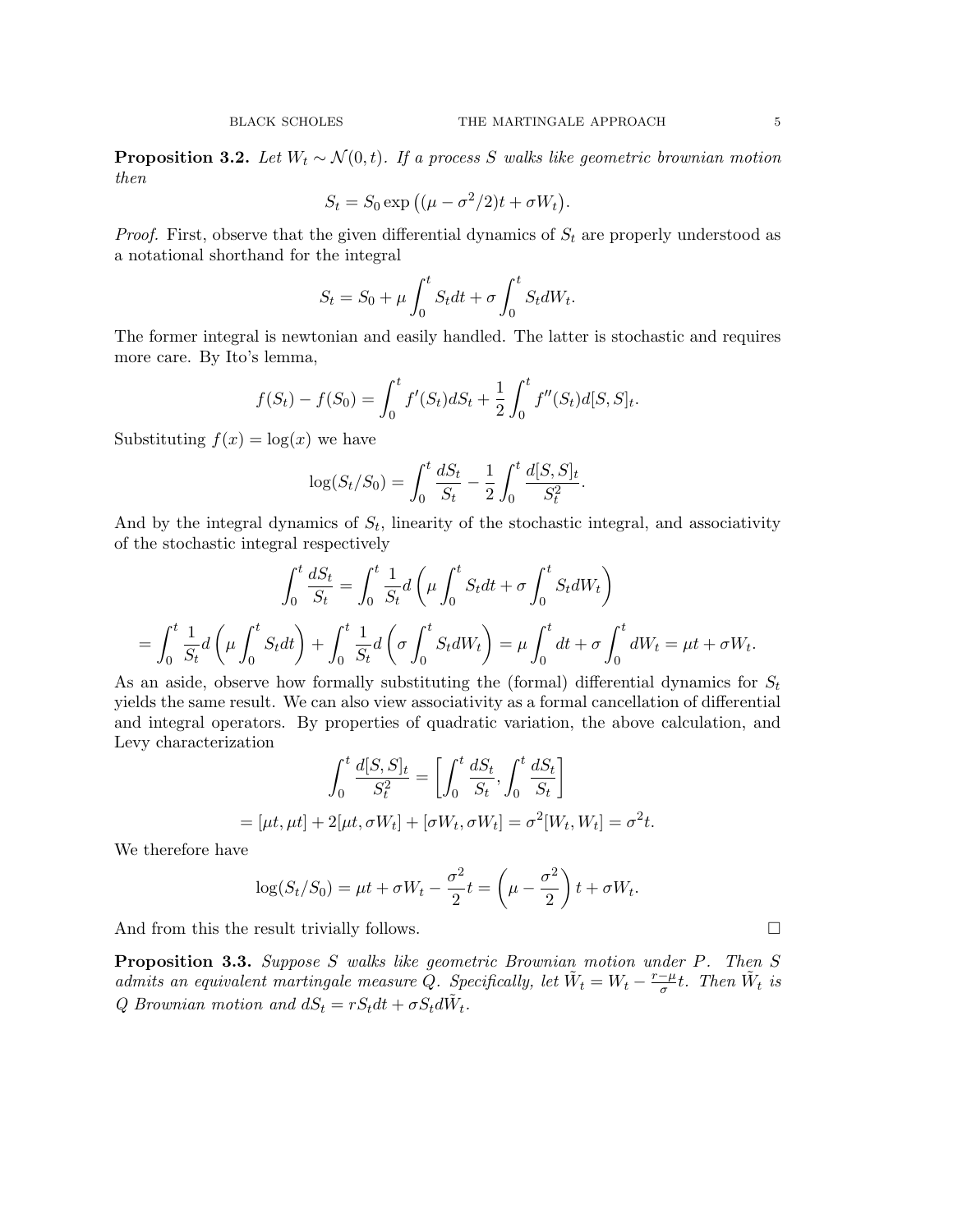### 6 JOHN THICKSTUN

*Proof.* Let Q be equivalent to P and define  $Z = dQ/dP$ ,  $Z_t = \mathbb{E}\{Z|\mathcal{F}_t\}$ . Clearly  $Z_t$  is a P martingale and by martingale representation, we may write  $Z_t$  as an integral against Brownian motion for some predictable process  $J_t$ :

$$
Z_t = 1 + \int_0^t J_s dW_s.
$$

Assuming Z is well-behaved, we can find  $H_s$  such that  $Z_sH_s=J_s$ . Therefore

$$
Z_t = 1 + \int_0^t Z_s H_s dW_s.
$$

Letting  $N = H \cdot W$ , by definition of the stochastic exponential,  $Z_t = \mathcal{E}(N)_t$ . By Girsanov's Theorem, the following expression is a Q local martingale:

$$
\int_0^t \sigma S_s dW_s - \int_0^t \frac{1}{Z_s} d\left[ Z, \int_0^{\cdot} \sigma S_{\tau} dW_{\tau} \right]_s
$$

.

Our earlier work shows that

$$
\left[Z, \int_0^{\cdot} \sigma S_{\tau} dW_{\tau}\right]_s = \left[\int_0^{\cdot} Z_{\tau} H_{\tau} dW_{\tau}, \int_0^{\cdot} \sigma S_{\tau} dW_{\tau}\right]_s
$$

And by properties of quadratic variation and Levy's theorem,

$$
\int_0^t \frac{1}{Z_s} d\left[Z, \int_0^{\cdot} \sigma S_{\tau} dW_{\tau}\right]_s = \int_0^t \frac{1}{Z_s} Z_s H_s \sigma S_s d[W, W]_s = \int_0^t H_s \sigma S_s ds.
$$

Setting  $H_t = \frac{r-\mu}{\sigma}$  $\frac{-\mu}{\sigma}$ , we see that the following is a Q local martingale:

$$
\int_0^t \sigma S_s dW_s - \int_0^t H_s \sigma S_s ds = \int_0^t \mu S_s dt + \int_0^t \sigma S_s dW_s - \int_0^t r S_s ds = S_t - \int_0^t r S_s ds.
$$

We refer to  $H$  as the market price of risk, or the Sharpe ratio. Observe that

$$
\int_0^t \frac{1}{Z_s} d[Z, W]_s = \int_0^t \frac{1}{Z_s} d\left[\int_0^{\cdot} Z_{\tau} H_{\tau} dW_{\tau}, \int_0^{\cdot} dW_{\tau}\right]_s = \int_0^t H_s d[W, W]_s.
$$

And by Girsanov's theorem we proceed to define another Q local martingale

$$
\tilde{W}_t = W_t + \int_0^t \frac{1}{Z_s} d[Z, W]_s = W_t + \int_0^t H_t dt = W_t + \frac{r - \mu}{\sigma} t.
$$

Clearly  $\tilde{W}_t$  is continuous,  $[\tilde{W}_t, \tilde{W}_t] = [W_t, W_t] = t$ , and so by Levy characterization  $\tilde{W}_t$  is Brownian motion under Q. Furthermore, by linearity

$$
\int_0^t \sigma S_t d\tilde{W}_t + \int_0^t r S_s ds = \int_0^t \sigma S_t dW_t + \int_0^t \mu S_t ds = S_t.
$$

This of course can be expressed differentially as

$$
dS_t = rS_t dt + \sigma S_t d\tilde{W}_t.
$$

Brownian motion is square-integrable and therefore Q is a spot martingale measure. The result follows by proposition 2.2.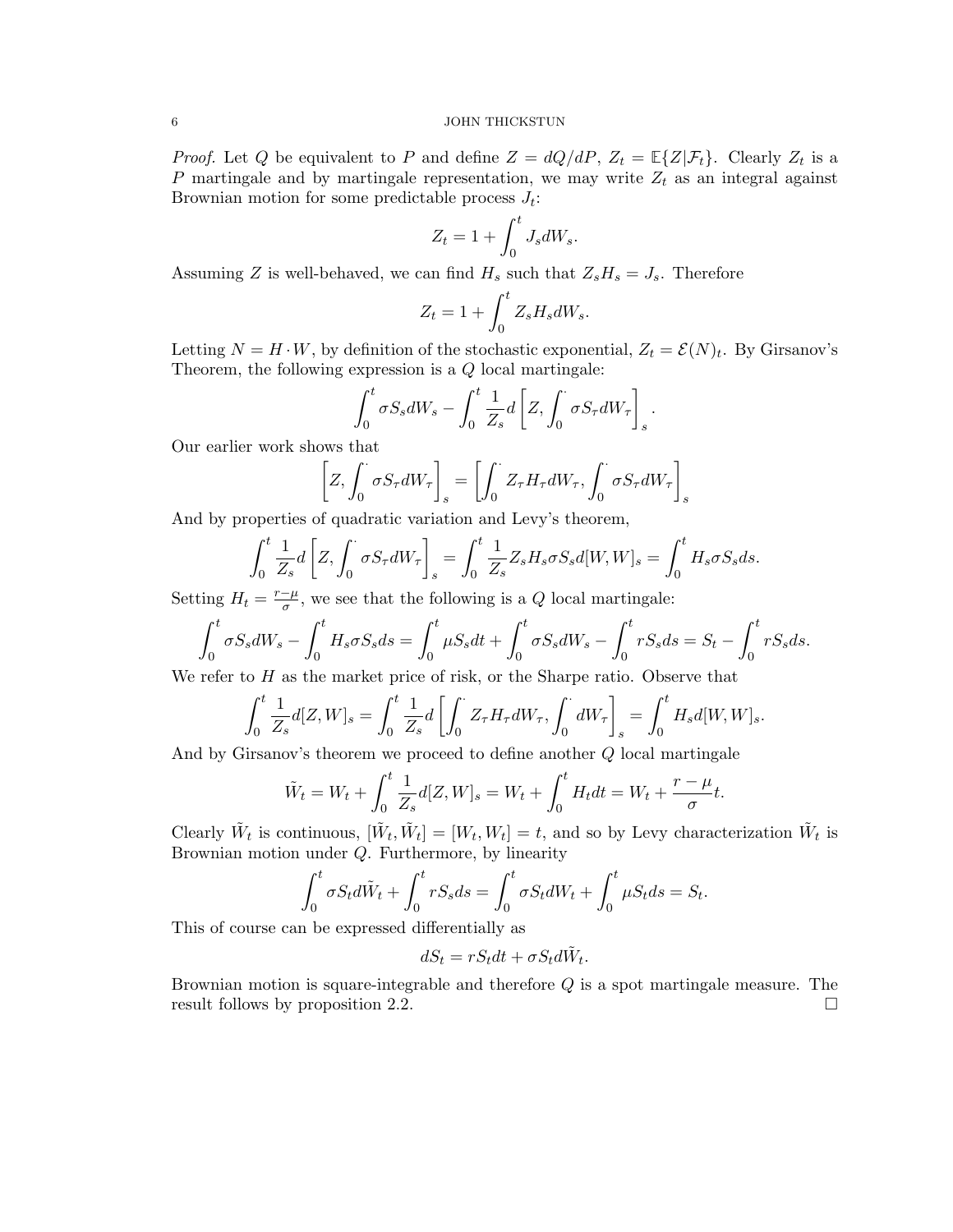Proposition 3.4. Let  $d_0 = \frac{1}{\sigma}$  $\frac{1}{\sigma\sqrt{T}}\left(\log(K/S_0)-(\mu-\sigma^2/2)T\right)$ . Then  $\int$  $W_T$  $\mathcal{L}$ 

$$
\{S_T > K\} = \left\{\frac{W_T}{\sqrt{T}} > d_0\right\}.
$$

Proof. By Proposition 2,

$$
\{S_T > K\} = \{S_0 \exp ((\mu - \sigma^2/2)T + \sigma W_T) > K\}.
$$

And solving for the random variable  $W_T$  gives us

$$
\{S_T > K\} = \left\{ W_T > \frac{1}{\sigma} \left( \log(K/S_0) - (\mu - \sigma^2/2) T \right) \right\}.
$$

The result follows, dividing by  $\sqrt{T}$  (it is more convenient to work with a unit-variance random variable).

**Proposition 3.5.** Let  $d_2 = \frac{1}{\sigma}$  $\frac{1}{\sigma\sqrt{T}}\left(\log(S_0/K)+(r-\sigma^2/2)T\right)$ . Then  $Q(S_T > K) = \mathcal{N}(d_2; 0, 1).$ 

Proof. By propositions 4 and 3 respectively we have

$$
Q(S_T > K) = Q\left(\frac{W_T}{\sqrt{T}} > d_0\right) = Q\left(\frac{\tilde{W}_T + \left(\frac{r-\mu}{\sigma}\right)T}{\sqrt{T}} > d_0\right)
$$

$$
= Q\left(\frac{\tilde{W}_T}{\sqrt{T}} > d_0 + \frac{(r-\mu)T}{\sigma\sqrt{T}}\right) = Q\left(\frac{\tilde{W}_T}{\sqrt{T}} > d_2\right) = \mathcal{N}(d_2; 0, 1).
$$

Proposition 3.6. Let  $d_1 = d_2 + \sigma$ √  $T$ , where  $d_2$  is defined as in Proposition 5. Then  $\mathbb{E}_Q\{S_T 1\{S_T>K\}} = S_0 e^{rT} \mathcal{N}(d_2 + \sigma \sqrt{d_1}$  $T; 0, 1$ .

Proof. Expanding the expectation,

$$
\mathbb{E}_Q\{S_T \mathbb{1}_{\{S_T > K\}}\} = \int_{S_T > K} S_T dQ = \int_{\Omega} \mathbb{1}_{\{S_T > K\}} S_T dQ.
$$

By proposition 4 we can substitute above with

$$
\int_{\Omega} \mathbb{1}_{\{S_T > K\}} S_T dQ = \int_{\Omega} \mathbb{1}_{\{W_T > \frac{1}{\sigma}(\log(K/S_0) - (\mu - \sigma^2/2)T)\}} S_0 \exp\left((\mu - \sigma^2/2)T + \sigma W_T\right) dQ
$$

Let  $U_T = \tilde{W}_T /$ T. Then changing variables we have

$$
\int_{\Omega} \mathbb{1}_{\{S_T > K\}} S_T dQ = \int_{\Omega} \mathbb{1}_{\{U_T > d2\}} S_0 \exp\left( (r - \sigma^2 / 2) T + \sigma \sqrt{T} U_T \right) dQ.
$$

By the law of the unconscious statistician  $(d(U_*Q)/dx$  denotes the density of U under Q)

$$
\int_{\Omega} \mathbb{1}_{\{S_T > K\}} S_T dQ = \int_{\mathbb{R}} \mathbb{1}_{\{x > d2\}} S_0 \exp\left( (r - \sigma^2 / 2) T + \sigma \sqrt{T} x \right) \frac{d(U_* Q)}{dx} dx.
$$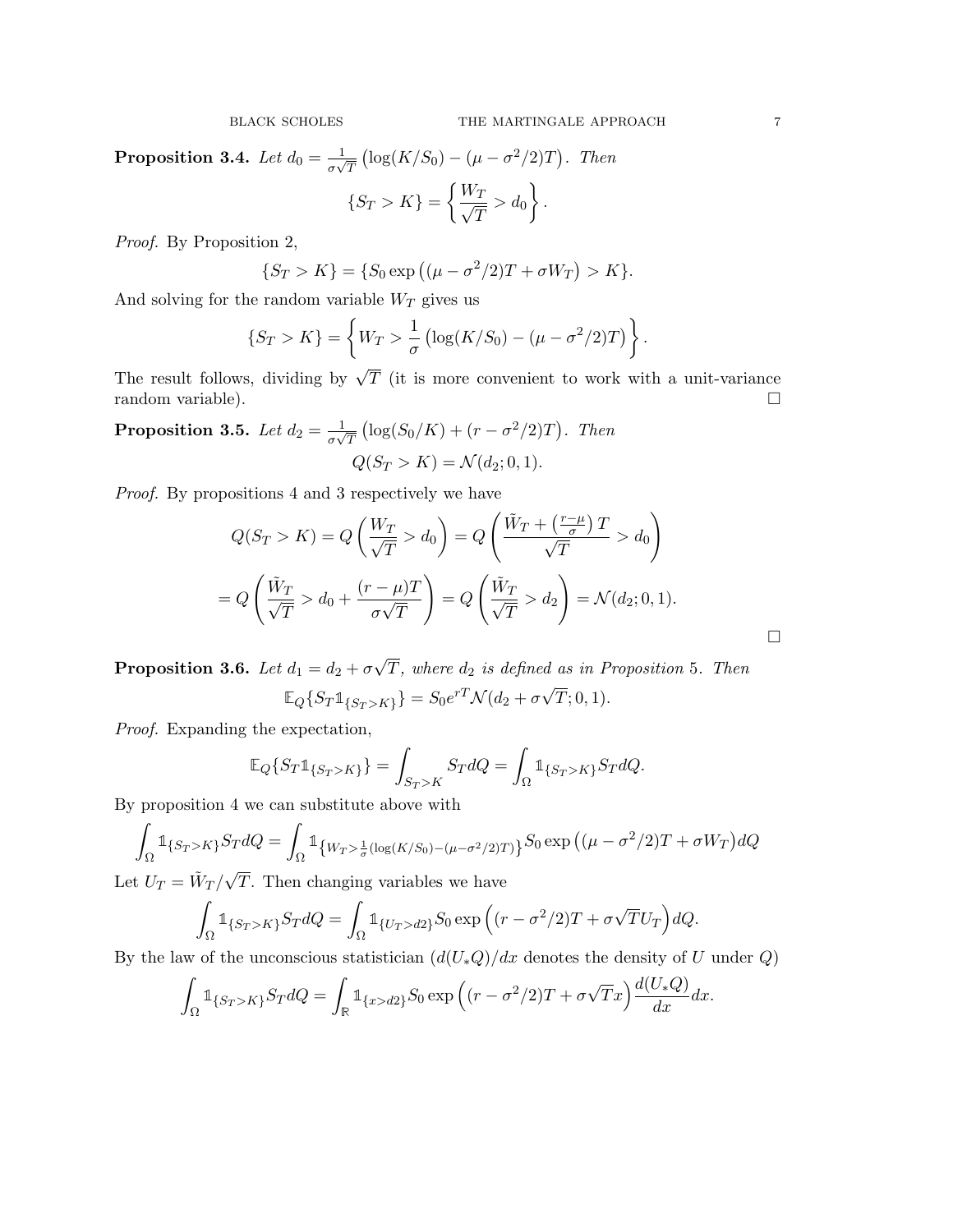And because  $U_T \sim \mathcal{N}(0, 1)$  under  $Q$  we have

$$
\int_{\Omega} \mathbb{1}_{\{S_T > K\}} S_T dQ = \int_{-d_2}^{\infty} S_0 \exp\left( (r - \sigma^2 / 2) T + \sigma \sqrt{T} x \right) \frac{1}{\sqrt{2\pi}} e^{-x^2 / 2} dx
$$

$$
= S_0 e^{rT} \int_{-d_2}^{\infty} \frac{1}{\sqrt{2\pi}} \exp\left( \sigma \sqrt{T} x - \frac{x^2}{2} - \frac{\sigma^2}{2} T \right) dx.
$$

Let  $u = x - \sigma$ T. Then

$$
\mathbb{E}_{Q}\{S_{T}\mathbb{1}_{\{S_{T}>K\}}\} = S_{0}e^{rT} \int_{-d_{2}-\sigma\sqrt{T}}^{\infty} \frac{1}{\sqrt{2\pi}} e^{-\frac{u^{2}}{2}} du
$$

$$
= S_{0}e^{rT} \left(1 - \mathcal{N}(-d_{2}-\sigma\sqrt{T};0,1)\right)
$$

$$
= S_{0}e^{rT} \mathcal{N}(d_{2}+\sigma\sqrt{T};0,1)
$$

**Theorem 3.7.** (Black-Scholes) Let  $d_2$  and  $d_1$  be defined as in Propositions 4 and 6 respectively. Then

$$
P = S_0 \mathcal{N}(d_1; 0, 1) - e^{-rT} K \mathcal{N}(d_2; 0, 1).
$$

Proof. This result follows trivially from Propositions 1, 5, and 6:

$$
P = e^{-rT} \mathbb{E}_{Q} \{ S_T \mathbb{1}_{\{S_T > K\}} \} - e^{-rT} KQ(S_T > K)
$$
  
=  $e^{-rT} S_0 e^{rT} \mathcal{N}(d_2 + \sigma \sqrt{T}; 0, 1) - e^{-rT} K \mathcal{N}(d_2; 0, 1)$   
=  $S_0 \mathcal{N}(d_2 + \sigma \sqrt{T}; 0, 1) - e^{-rT} K \mathcal{N}(d_2; 0, 1).$ 

 $\Box$